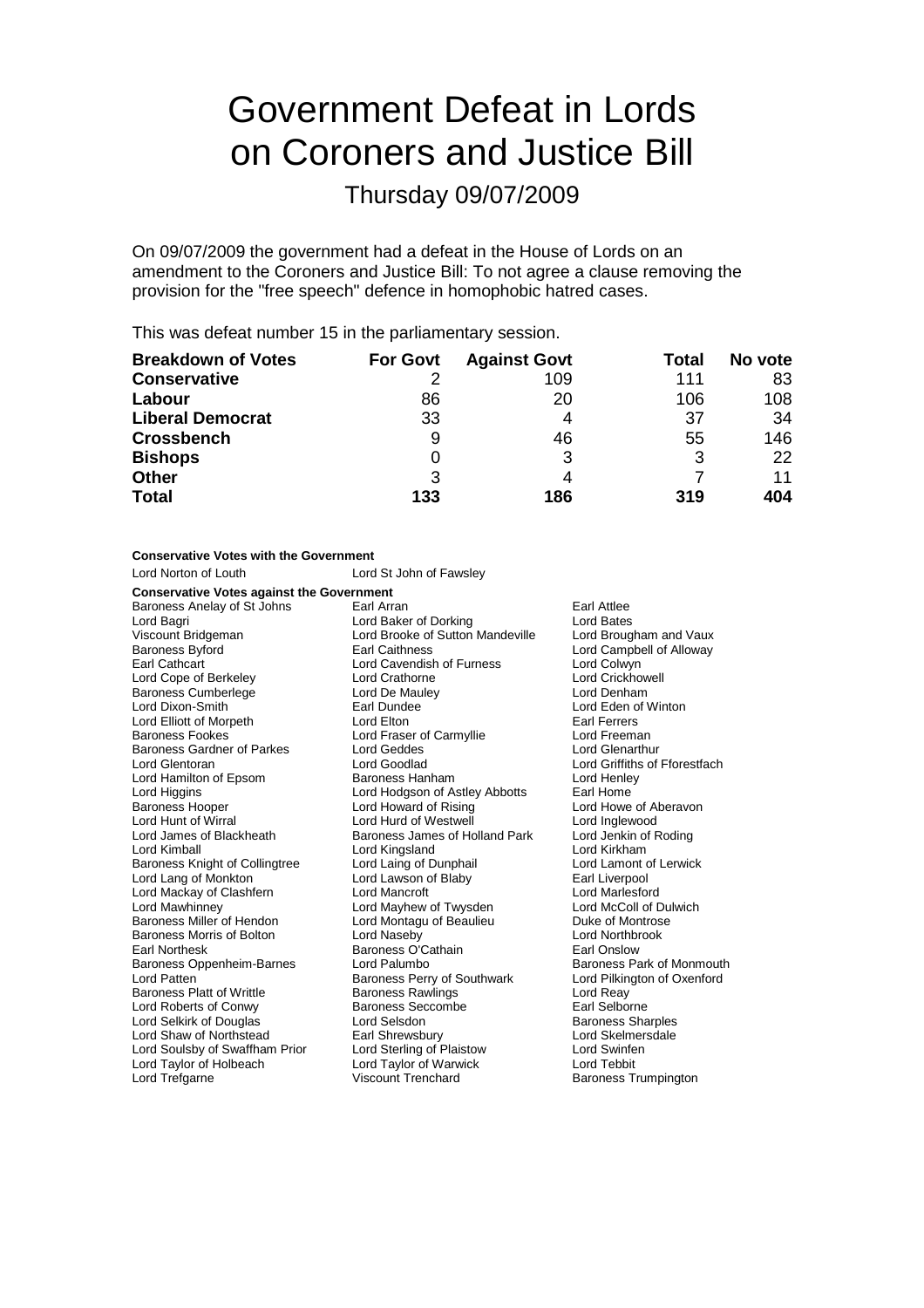Lord Wolfson of Sunningdale

Baroness Verma Lord Vinson Lord Waddington Lord Waldegrave of North Hill

#### **Labour Votes with the Government**

Baroness Adams of Craigielea Lord Adonis<br>
Lord Bassam of Brighton Lord Barkeley<br>
Lord Barkeley Lord Bernstein of Craigweil Lord Evans of Temple Guiting Baroness Farrington of Ribbleton<br>Lord Foulkes of Cumnock Baroness Gale Lord Haworth Baroness Hilton of Eggardon<br>
Lord Howle<br>
Lord Hoyle Baroness Jones of Whitchurch Lord Judd<br>Lord Lea of Crondall Lord Mandelson Lord McKenzie of Luton Baroness Morgan of Huyton<br>Lord Morris of Manchester **Baroness Lord Myners** Baroness Symons of Vernham Dean Baroness Turner of Camden Baroness Warwick of Undercliffe<br>Baroness Wilkins Baroness Cord Woolmer of Leeds

**Labour Votes against the Government**<br>Lord Ahmed

Lord Bassam of Brighton **Lord Berkeley**<br>
Lord Bilston **Lord Baroness** Blackstone Lord Borrie <sup>V</sup><br>
Lord Brett Lord Campbell-Savours Lord Corrient Lord Chris<br>
Lord Brooke of Alverthorpe Lord Campbell-Savours Lord Chris Lord Brooke of Alverthorpe **Lord Campbell-Savours** Lord Christopher<br>
Lord Clinton-Davis **Lord Corbett of Castle Vale** Baroness Crawley Lord Corbett of Castle Vale Baroness Crawley<br>
Lord Davidson of Glen Clova Lord Davies of Oldham Lord Cunningham of Felling Lord Davidson of Glen Clova Lord Davies<br>Lord Davies Lord Davidson of Glen Clova Lord Davies<br>Lord Davies of Abersoch Baroness Dean of Thornton-le-Fylde Lord Desai Baroness Dean of Thornton-le-Fylde Lord Drayson **Lord Elder**<br>
Lord Evans of Temple Guiting **Lord Baroness Farrington of Ribbleton** Lord Faulkner of Worcester Baroness Golding Baroness Gould of Potternewton Lord Grocott<br>
Lord Harris of Haringey Lord Hart of Chilton Lord Haskel Lord Harris of Haringey Lord Hart of Chilton Lord Haskel Lord Hoyle **Lord Hughes of Woodside** Lord Hunt of Kings Heath Lord Irvine of Lairg Lord Joffe Lord Maxton **Baroness McIntosh of Hudnall** Lord McIntosh of Haringey<br>Lord McKenzie of Luton **Baroness Morgan of Huyton** Baroness Morgan of Drefelin Lord Morris of Manchester Lord Myners Cord Cord Cord O'Neill of Clackmannan<br>
Baroness Pitkeathley Baroness Prosser Cartvale Baroness Rendell of Babergh Lord Richard Lord Rooker Lord Rosser **Construent Construent Baroness Royall of Blaisdon** Lord Sawyer<br>
Viscount Simon **Construent Construent Construent Construent** Lord Stone of Blackheath Parameter Corporation Lord Stone of Black<br>
Baroness Taylor of Bolton<br>
Lord Temple-Morris Baroness Thornton **Cammiclic Conditive Conditive** Lord Turnberg<br>Baroness Turner of Camden **Baroness Warwick of Undercliffe** Baroness Whitaker Lord Woolmer of Leeds

Lord Anderson of Swansea Lord Brookman<br>
Lord Davies of Coity Lord Donoughue Lord Clarke of Hampstead Lord Davies of Coity Lord Donoughue<br>
Lord Evans of Parkside **Lord Lord Foster of Bishop Auckland** Lord Gordon of Strathblane Lord Evans of Parkside Lord Foster of Bishop Auckland Lord Gordon of Strathblane Lord Grenfell Lord Howie of Troon<br>
Lord Kirkhill Lord Lofthouse of Pontefract Baroness McDonagh Lord Morris of Aberavon Lord Pendry Lord Robertson of Port Ellen

## **Liberal Democrat Votes with the Government**

Baroness Barker Lord Chidgey Lord Cotter Lord Dholakia Lord Dykes Lord Goodhart Lord Kirkwood of Kirkhope Lord Lee of Trafford Lord Lester of Baroness Linklater of Butterstone Lord Livsey of Talgarth Lord McNally Baroness Linklater of Butterstone Lord Livsey of Talgarth Cord McNally<br>Baroness Miller of Chilthorne Domer Baroness Northover Cord Razzall Baroness Miller of Chilthorne Domer<br>
Lord Roberts of Llandudno<br>
Lord Rennard

Lord Roberts of Llandudno Baroness Scott of Needham Market Baroness Sharp of Guildford<br>
Lord Smith of Clifton Lord Steel of Aikwood **Baroness Thomas of Winchester** Lord Tordoff Lord Tyler Lord Wallace of Saltaire

Baroness Harris of Richmond Lord Jones of Cheltenhar<br>
Lord Lee of Trafford Lord Lester of Herne Hill

**Liberal Democrat Votes against the Government** Lord Methuen

## **Crossbench Votes with the Government**

Baroness Howe of Idlicote Lord Low of Dalston Baroness Stern<br>Baroness Stern Baroness Warnock

**Crossbench Votes against the Government** Lord Alton of Liverpool Lord Armstrong of Ilminster Lord Bew

Lord Browne of Belmont

Baroness Gibson of Market Rasen<br>Lord Grocott Baroness Massey of Darwen<br>Lord McIntosh of Haringey Baroness Ramsay of Cartvale

Lord Kirkhill **Lord Lord Lord Lofthouse of Pontefract** Lord Mackenzie of Framwellgate<br>
Baroness McDonagh **Lord Morth** Lord Morris of Aberavon Lord Pendry

Lord Rodgers of Quarry Bank<br>Lord Shutt of Greetland Lord Steel of Aikwood<br>
Lord Thomas of Gresford<br>
Baroness Tonge<br>
Baroness Tonge

Baroness Falkner of Margravine

Viscount Craigavon **Baroness Howarth of Breckland**<br> **Lord Low of Dalston Baroness Howarth Condomic Lord Moser** Baroness Young of Hornsey